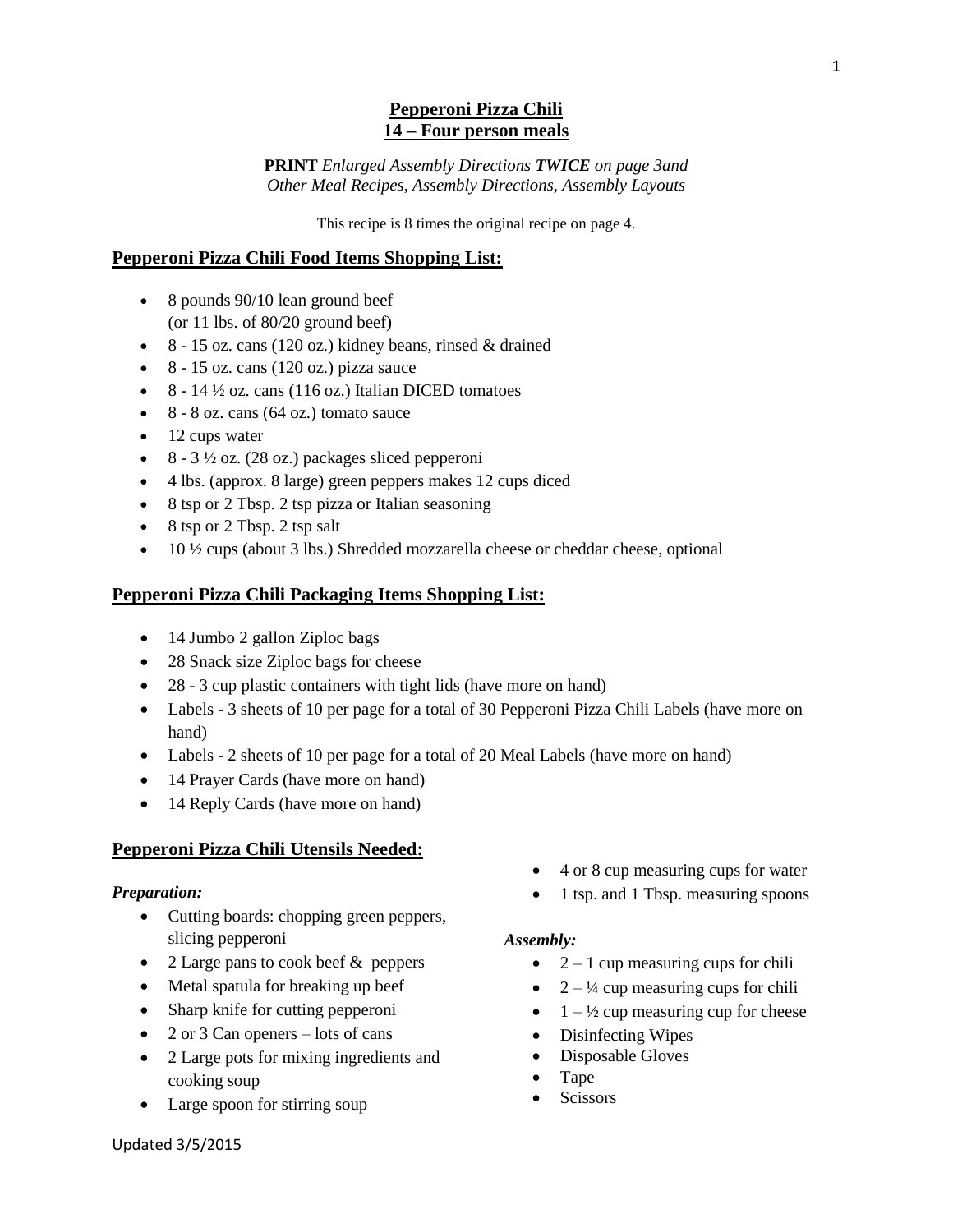#### **Pepperoni Pizza Chili Kitchen Prep:**

- Ground Meat Prep
	- 1. Chop Green Peppers
	- 2. Brown Beef and green peppers. (Tip: Cook the beef and green peppers on 3-4 extra-large flat cookie sheets in oven or convection oven. Stir frequently breaking up beef into smaller pieces while it browns to prevent burning. We use a convection oven set to 350 degrees.)
	- 3. Drain meat juice and fat.
- Pepperoni Prep
	- 1. Cut pepperoni slices into quarters
- Pepperoni Pizza Chili Final Prep
	- 1. Open cans of beans, pizza sauce, tomatoes, tomato sauce
	- 2. In 2 large pots, stir in equal amounts of the browned beef & green peppers, beans, pizza sauce, tomatoes, tomato sauce, water, quartered pepperoni slices, pizza or Italian seasoning and salt
	- 3. Bring to a boil.
	- 4. Reduce heat and simmer uncovered for 30 minutes or until chili reaches desired thickness.

#### **Pepperoni Pizza Chili Assembly:**

- 1. Fill two plastic containers with 2 ¼ cups each Pepperoni Pizza Chili for each meal
- 2. Add lid making sure edges of pan are clean
- 3. Apply Pepperoni Pizza Chili Label
- 4. Fill snack size Ziploc with  $\frac{1}{2}$  cup cheese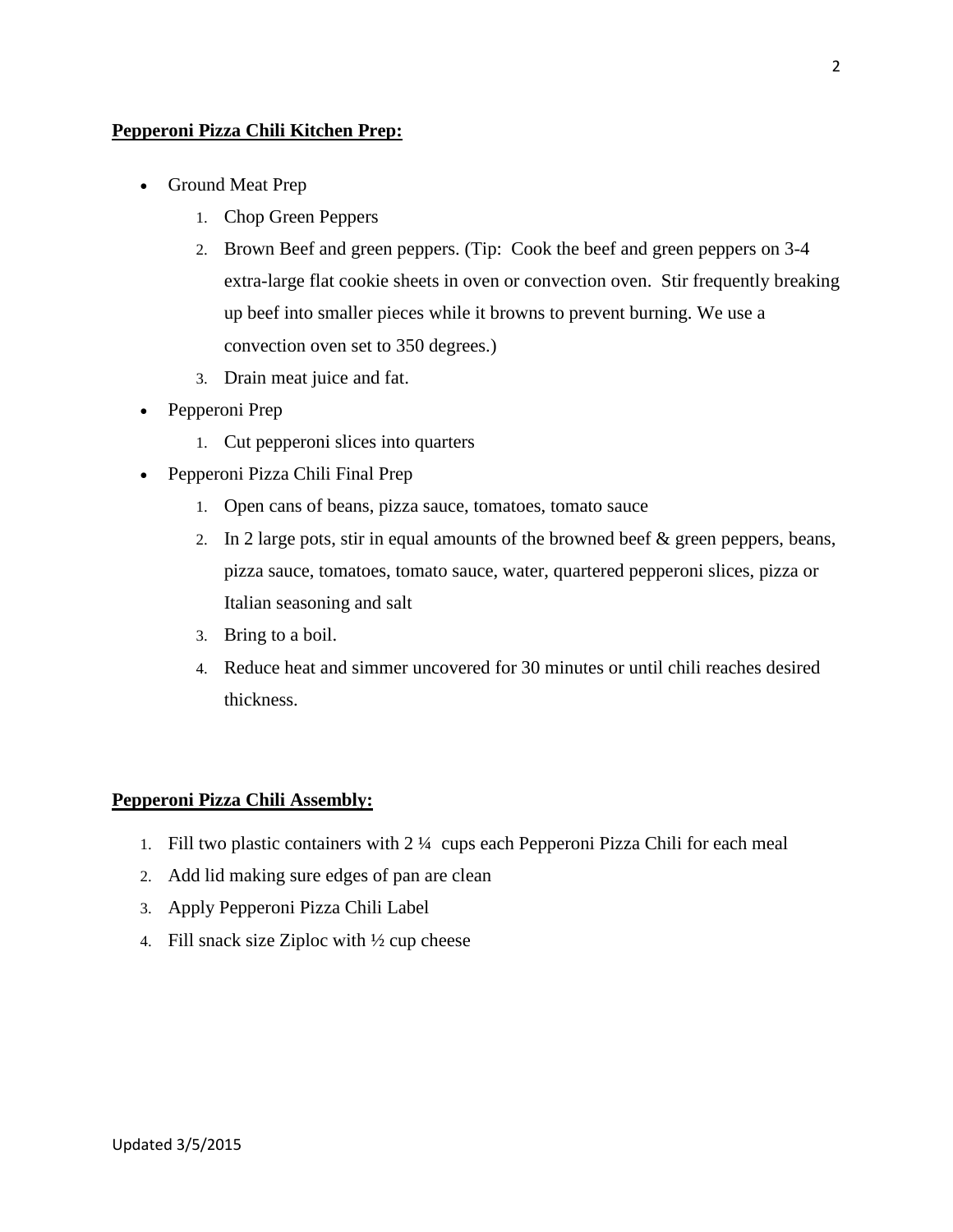# **Pepperoni Pizza Chili**

1. Fill each container with 2 1/4 cups Pepperoni Pizza Chili

- - - - - - - - - - - - - - - - - - 1. Add lid making sure edges of

pan are clean

- - - - - - - - - - - - - - - - - -

2. Apply Pepperoni Pizza Chili Label

- - - - - - - - - - - - - - - - - -

3. Fill snack size bag with ½ cup grated cheese

Updated 3/5/2015